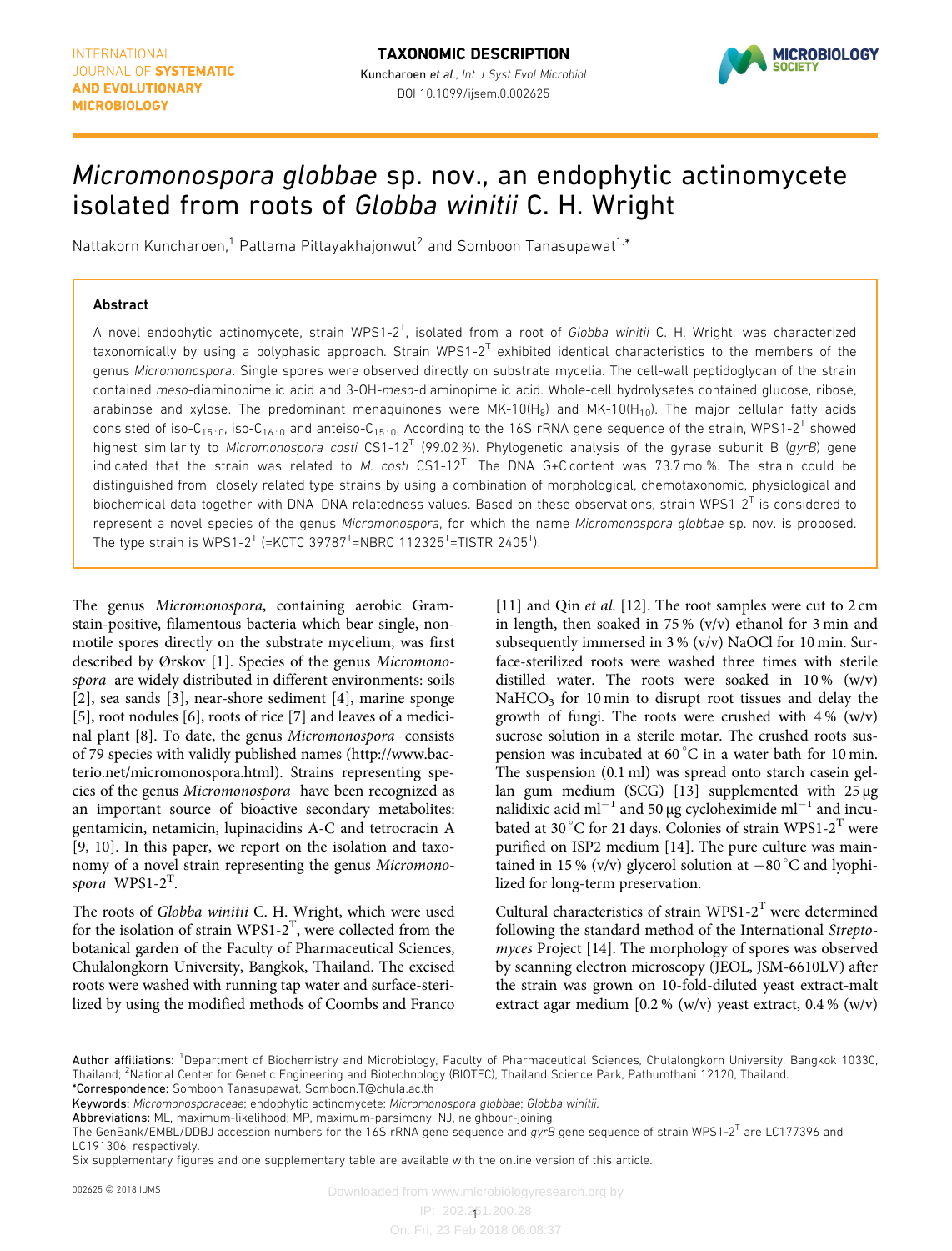<span id="page-1-0"></span>malt extract,  $0.2\%$  (w/v) dextrose, and  $1.5\%$  (w/v) agar] at 30 C for 21 days. The colour of the colony and diffusible pigments was examined by using the ISCC-NBS colour system [\[15\]](#page-4-0). Biochemical and physiological properties were determined according to the standard procedures of Arai [[16](#page-4-0)], and Williams and Cross [\[17](#page-4-0)]. The activities of enzymes were determined using API ZYM (bioMérieux). The effects of temperature (20–55 °C), pH (4-9) and NaCl (1–7 %, w/v) tolerance on growth were examined on ISP2 medium. The utilization of various carbon sources was determined by standard methods [[14](#page-4-0)].

The freeze-dried cells of strain WPS1-2<sup>T</sup>, which were used for chemotaxonomic studies, were obtained from culture grown in yeast extract-dextrose broth [[4\]](#page-3-0) in an incubator shaker (180 r.p.m.) at 30 °C for 7 days. The isomers of diaminopimelic acid in the cell wall and whole-cell sugars composition were determined following the method of Staneck and Roberts [\[18](#page-4-0)]. The N-acyl type of muramic acid in peptidoglycan was determined by the method of Uchida and Aida [[19](#page-4-0)]. The presence of mycolic acid was monitored by TLC following the procedure of Tomiyasu [\[20\]](#page-4-0). Phospholipids in cells were extracted and identified by using two-dimensional TLC as previously described by Minnikin et al. [\[21](#page-4-0)]. Fatty acid methyl esters were extracted using the method of Sasser [[22](#page-4-0)] and were analysed by gas chromatography (MIDI, Sherlock Microbial Identification System, TSBA6 Sherlock version 6.2B). Menaquinones were extracted and purified following the method of Collins et al. [[23](#page-4-0)] and were analysed by using HPLC with a µBondapak C18 column (Waters).

Genomic DNA of strain WPS1-2<sup>T</sup> for PCR amplification of 16S rRNA and gyrase subunit B (gyrB) genes was extracted by the method of Raeder and Broda [\[24](#page-4-0)]. Amplification of the 16S rRNA gene was carried out as previously described by Suriyachadkun et al. [\[25\]](#page-4-0), and the gene was sequenced (Macrogen, Korea) using universal primers [\[26\]](#page-4-0). The 16S rRNA gene sequence was analysed using BioEdit software [[27](#page-4-0)]. The sequence similarity values between strain WPS1-  $2<sup>T</sup>$  and related type strains were determined using BLAST analysis and the EzTaxon-e server [\[28\]](#page-4-0). The PCR amplification and sequencing of the gyrB gene were carried out following the method of Garcia et al. [\[29\]](#page-4-0). Phylogenetic distances were calculated with the Kimura-2-parameter model [\[30\]](#page-4-0), and tree topologies were inferred by using the neighbour-joining (NJ) [[31](#page-4-0)], maximum-parsimony (MP) [[32](#page-4-0)] and maximum-likelihood (ML) [[33](#page-4-0)] methods, with trees reconstructed using the MEGA 6.0 program [[34](#page-4-0)]. The confidence values of the branch nodes were evaluated by using the bootstrap resampling method with 1000 replications [[35](#page-4-0)]. The DNA G+C content was determined using HPLC [[36](#page-4-0)]. DNA–DNA hybridization was performed as previously described by Ezaki et al. [\[37](#page-4-0)].

Strain WPS1-2 $^T$  produced substrate mycelium without fragmentation but did not produce aerial mycelium on various agar media tested. Spores were borne singly on the tips of the substrate mycelium (1.1–1.2 µm in size). Spore surface was

smooth (Fig. S1, available in the online version of this article). Colonies were vivid orange–yellow on ISP2 agar plates. The cultural characteristics of strain WPS1-2<sup>T</sup>are described in Table S1. The strain grew well on ISP2, ISP6 and nutrient agar, moderately on ISP3 and ISP4, and poorly on ISP5 and ISP7. The strain grew well at pH 5.0–9.0, and weakly at pH 4.0. The temperature range for growth of strain WPS1- $2<sup>T</sup>$  was 20–45 °C (optimum at 30–37 °C). No growth was observed at 50 C after incubation for 1 week. Other physiological and biochemical characteristics of strain WPS1- $2<sup>T</sup>$ were compared with those of the closely related species of the genus [Micro](https://doi.org/10.1601/nm.6519)[monospora](https://doi.org/10.1601/nm.6519) and revealed differences from [Micromonospora](https://doi.org/10.1601/nm.6519)  $costi$  CS1-12<sup>T</sup>, [Micromonospora](https://doi.org/10.1601/nm.6519) fulviviridis NBRC 14026<sup>T</sup> and [Micromonospora](https://doi.org/10.1601/nm.6519) krabiensis  $MA-2<sup>T</sup>$  (Table 1).

Chemotaxonomic properties of strain WPS1-2 $^T$  revealed typical characteristics of those members of the genus [Micro](https://doi.org/10.1601/nm.6519)[monospora](https://doi.org/10.1601/nm.6519). It contained meso-diaminopimelic acid and 3- OH-meso-diaminopimelic acid in cell-wall peptidoglycan and contained arabinose, glucose, ribose and xylose in whole-cell hydrolysates. According to the classification of Lechevalier and Lechevalier [\[38\]](#page-4-0), the presence of xylose and arabinose as diagnostic sugars should be classified as sugar pattern D. The

Table 1. Differential phenotypic characteristics of strain WPS1-2<sup>T</sup> and closely related type strains

Strains: 1, WPS1-2<sup>T</sup>; 2, M. costi CS1-12<sup>T</sup>; 3, M. fulviviridis NBRC 14026<sup>T</sup>; 4, M. krabiensis  $MA-2^{T}$ . +, Positive; w, weakly positive;  $-$ , negative. All data are from this study.

| Characteristic                      | 1         | $\overline{2}$         | 3              | 4      |
|-------------------------------------|-----------|------------------------|----------------|--------|
| Spore morphology                    |           |                        |                |        |
| Shape                               | Oval      | Global<br>Global       |                | Oval   |
| Spore surface                       | Smooth    | Rough and<br>nodulated | Rough          |        |
| Maximum NaCl<br>tolerance (%, w/v)  | 3         | $\overline{4}$         | $\overline{2}$ | 3      |
| Growth at 45 °C                     | $\ddot{}$ | $\ddot{}$              | W              |        |
| Utilization of:                     |           |                        |                |        |
| Glycerol                            | W         |                        |                |        |
| myo-Inositol                        | $\ddot{}$ |                        |                | W      |
| Raffinose                           | $^{+}$    |                        | $^{+}$         |        |
| D-Salicin                           | $\ddot{}$ |                        |                |        |
| Sucrose                             | $\ddot{}$ |                        | $+$            | $+$    |
| <b>API ZYM</b>                      |           |                        |                |        |
| Acid phosphatase                    | W         | $^+$                   | $^{+}$         |        |
| Alkaline phosphatase                | W         | $\ddot{}$              | $^{+}$         | $^{+}$ |
| $\alpha$ -Chymotrypsin              | $^{+}$    | $^{+}$                 | $+$            |        |
| Cystine arylamidase                 |           |                        | $+$            | $+$    |
| Esterase (C4)                       | W         | $^{+}$                 | $^{+}$         | $^{+}$ |
| Esterase lipase (C8)                | W         | W                      | $+$            | $+$    |
| $\alpha$ -Galactosidase             | $\ddot{}$ | $\ddot{}$              | $^{+}$         |        |
| $\beta$ -Galactosidase              | $^{+}$    | $^{+}$                 | $+$            | W      |
| $\beta$ -Glucosidase                | W         | W                      | $+$            |        |
| Naphthol-AS-BI-<br>phosphohydrolase | W         | $\ddot{}$              | $+$            |        |
| Valine arylamidase                  | W         | W                      | $\ddot{}$      | $^{+}$ |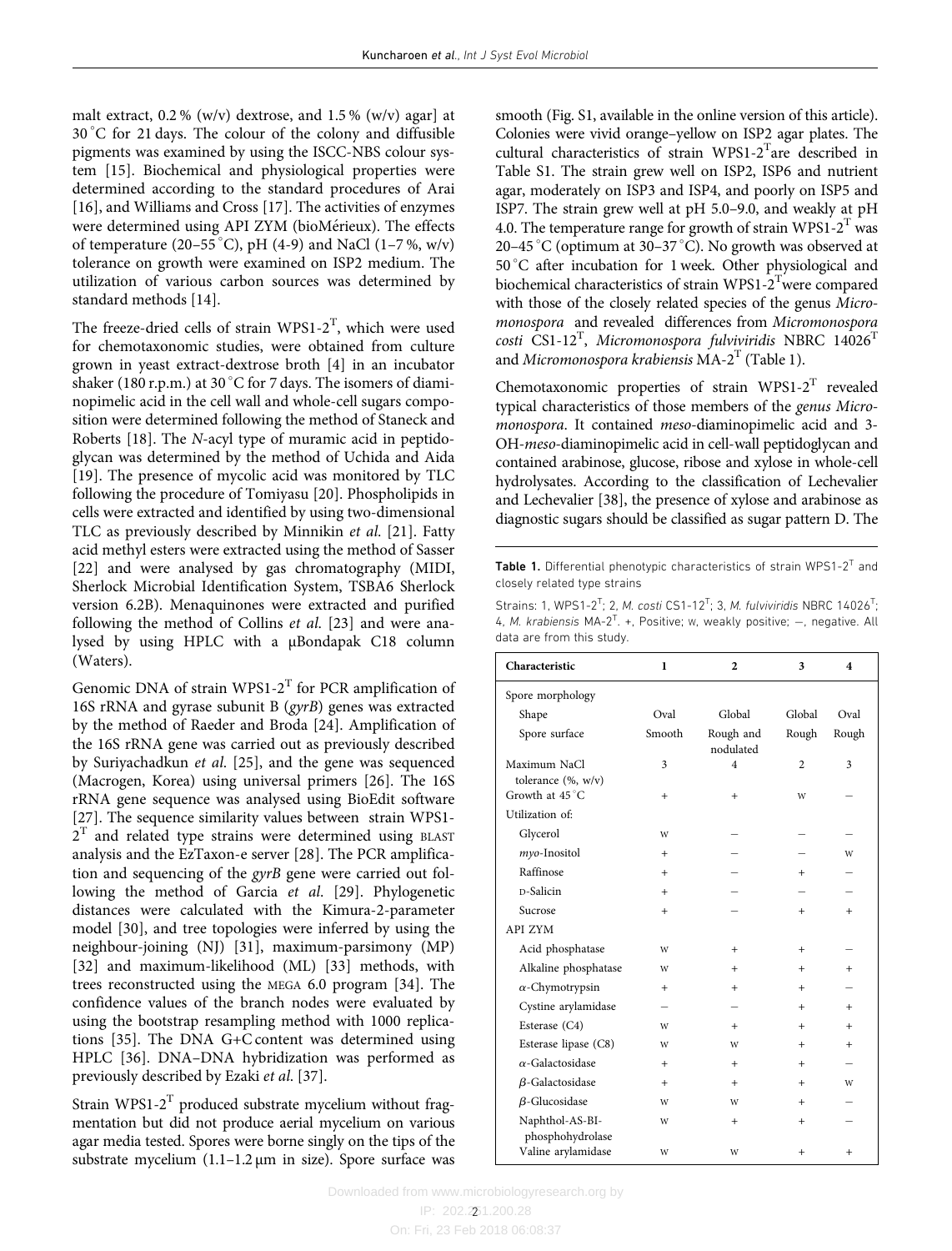N-acyl type of muramic acid was glycolyl. Mycolic acids were absent. The polar lipids were phosphatidylethanolamine, diphosphatidylglycerol, phosphatidylinositol, phosphatidylglycerol, three unidentified phospholipids, aminophospholipids, unidentified aminolipids and two unidentified glycolipids (Fig. S2). The major fatty acids (>10 %) were iso- $C_{15:0}$  (27.6 %), iso- $C_{16:0}$  (14.1 %) and anteiso- $C_{15:0}$  (10.3 %). Strain WPS1-2 $^T$  showed a fatty acid profile similar to those of *M. costi* CS1-12<sup>T</sup> and *M. krabiensis* MA-2<sup>T</sup>; nonetheless, the amounts of each fatty acid were different, as shown in Table 2. The major menaquinones were  $MK-10(H_8)$  (59.9%) and  $MK-10(H_{10})$  (40.1%). The DNA G+C content was 73.7 mol%.

The almost-complete 16S rRNA gene sequence (1457 nt) of strain WPS1-2 $T$  showed the highest similarity to that of *M. costi* CS1-12<sup>T</sup> (99.02 %; 14 nt difference at 1438). A subset of the closest phylogenetic relatives of strain WPS1- $2^T$ based on the NJ method are presented in [Fig. 1](#page-3-0). The phylogenetic tree that includes all species of the genus [Micromo](https://doi.org/10.1601/nm.6519)[nospora](https://doi.org/10.1601/nm.6519) with validly published names is available as Fig. S3. Although the clade containing strain WPS1-2 $^{\mathrm{T}}$ in the NJ tree could be recovered in the tree reconstructed by the ML method (Fig. S4), it could not be recovered in the MP phylogenetic tree (Fig. S5). To clarify the affiliation of strain WPS1-2<sup>T</sup> to its closest phylogenetic neighbours, the gyrB gene sequence (1117 nt) of strain WPS1- $2^T$  and representatives of closely related species in the genus [Micromonospora](https://doi.org/10.1601/nm.6519) were compared. The level of gyrB gene sequence similarity of strain  $WPS1-2<sup>T</sup>$  and all available sequences belonging to the genus [Micromonospora](https://doi.org/10.1601/nm.6519) ranged from 91.0 to 95.0 %. The phylogenetic tree of all available species of the genus [Micro](https://doi.org/10.1601/nm.6519)[monospora](https://doi.org/10.1601/nm.6519) based on gyrB gene sequence (Fig. S6) revealed that strain WPS1-2<sup>T</sup> was recovered in a cluster with *M. costi*  $CS1-12^{T}$ , supported by a 97% bootstrap value. The result demonstrated that strain WPS1-2<sup>T</sup> was closely related to M. costi  $CS1-12^T$ . Based on the highest 16S rRNA gene sequence similarity and phylogenetic tree analysis based on the gyrB gene, M. costi CS1-12<sup>T</sup>, M. fulviviridis DSM 43906<sup>T</sup> and  $M$ . krabiensis MA-2<sup>T</sup> were selected for comparative purposes.

By the integration of morphological and chemotaxonomic characteristics including 16S rRNA gene and gyrB gene analysis as mentioned above, this novel strain could be clas-sified in the genus [Micromonospora](https://doi.org/10.1601/nm.6519). In comparison with the closely related species of the genus Micromonospora, the strain WPS1-2<sup>T</sup> could be distinguished from the type strains M. costi  $\text{CS1-12}^\text{T}$ , M. fulviviridis NBRC 14026 $^\text{T}$  and M. krabiensis  $MA-2<sup>T</sup>$  by the morphology of spores, the whole-cell sugars pattern and several phenotypic properties, especially the utilization of carbon sources, enzyme activity and NaCl tolerance [\(Table 1](#page-1-0)). Moreover, strain WPS1-2<sup>T</sup> showed DNA–DNA relatedness values with *M. costi* CS1-12<sup>T</sup> (60.0)  $\pm 2.1$  %), *M. fulviviridis* NBRC 14026<sup>T</sup> (19.0 $\pm$ 0.3 %) and M. krabiensis  $MA-2^{T}$  (43.1±0.3%) which were lower than 70 %, the threshold value for assigning strains to the same species [[39](#page-4-0)].

Table 2. Cellular fatty acid contents (percentages) of strain WPS1-2 $<sup>T</sup>$ </sup> and closely related type strains

Strains: 1, WPS1-2<sup>T</sup>; 2, M. costi CS1-12<sup>T</sup>; 3, M. fulviviridis NBRC 14026<sup>T</sup>; 4, M. krabiensis MA-2<sup>T</sup>. All data were analysed in this study. Fatty acids amounting to less than 0.5 % in all strains were omitted.

| Fatty acid                        | 1    | 2    | 3    | $\overline{\mathbf{4}}$ |
|-----------------------------------|------|------|------|-------------------------|
| Saturated fatty acids             |      |      |      |                         |
| $C_{14:0}$                        |      | 0.6  |      | 0.7                     |
| $C_{16:0}$                        | 1.8  | 3.3  | 1.4  | 5.9                     |
| $C_{17:0}$                        | 5.5  | 6.3  | 2.1  | 5.4                     |
| $C_{18:0}$                        | 1.1  | 2.0  | 3.9  | 6.6                     |
| $C_{19:0}$                        |      | 0.5  |      |                         |
| Unsaturated fatty acids           |      |      |      |                         |
| $C_{16:1}$ 2-OH                   | 0.5  |      |      | 0.5                     |
| $C_{15.1}\omega$ 6c               | 0.6  |      |      |                         |
| $C_{17+1}\omega$ 8c               | 5.6  | 2.2  |      | 0.8                     |
| $C_{18.1}\omega$ 9c               | 1.0  | 0.7  | 1.8  | 0.9                     |
| Unsaturated branched fatty acids  |      |      |      |                         |
| iso- $C_{15+1}$ G                 | 3.4  | 1.0  |      | 2.4                     |
| anteiso- $C_{15+1}$ A             |      |      |      | 0.5                     |
| iso- $C_{16+1}$ G                 | 2.3  | 0.4  |      | 3.8                     |
| iso-C <sub>17:1</sub> $\omega$ 5c |      | 1.4  |      |                         |
| anteiso- $C_{17:1}\omega$ 9c      | 1.1  | 0.6  | 2.2  | 1.3                     |
| Branched fatty acids              |      |      |      |                         |
| iso- $C_{14+0}$                   | 1.3  | 0.9  | 1.7  | 2.0                     |
| iso- $C_{15+0}$                   | 27.6 | 30.0 | 10.9 | 17.0                    |
| anteiso- $C_{15:0}$               | 10.3 | 15.0 | 2.6  | 14.6                    |
| iso- $C_{16:0}$                   | 14.1 | 10.1 | 35.8 | 18.4                    |
| $iso-C_{17.0}$                    | 6.1  | 6.3  | 5.2  | 4.6                     |
| anteiso- $C_{17}$ .               | 9.9  | 15.0 | 11.4 | 9.5                     |
| $iso-C_{18.0}$                    |      |      |      | 0.7                     |
| 10-Methyl fatty acids             |      |      |      |                         |
| 10-Methyl $C_{17:0}$              | 1.5  | 1.3  | 4.7  | 0.7                     |
| Summed feature 3*                 | 1.3  | 1.2  | 0.6  | 0.6                     |
| Summed feature 9*                 | 1.4  |      | 7.2  | 0.9                     |

\*Summed feature 3 comprised  $C_{16:1}\omega$ 7c or  $C_{16:1}\omega$ 6c; summed feature 9 comprised 10-methyl  $C_{16:0}$  or iso- $C_{17:1}\omega$ 9c.

On the basis of data from this taxonomic study using phenotypic characteristics, chemotaxonomic characteristics and genotypic characteristics together with DNA–DNA relatedness, strain WPS1-2 should be classified as a representative of a novel species of the genus [Micromonospora](https://doi.org/10.1601/nm.6519), for which the name [Micromonospora](https://doi.org/10.1601/nm.6519) globbae sp. nov. is proposed.

## DESCRIPTION OF MICROMONOSPORA GLOBBAE SP. NOV.

[Micromonospora](https://doi.org/10.1601/nm.6519) globbae (glob'bae. N.L. gen. n. globbae of Globba, a botanical genus).

Aerobic, Gram-stain-positive, mesophilic actinomycete which forms single spores  $(1.1-1.2 \,\mu m)$  directly on substrate mycelium. Substrate mycelium is well developed on ISP2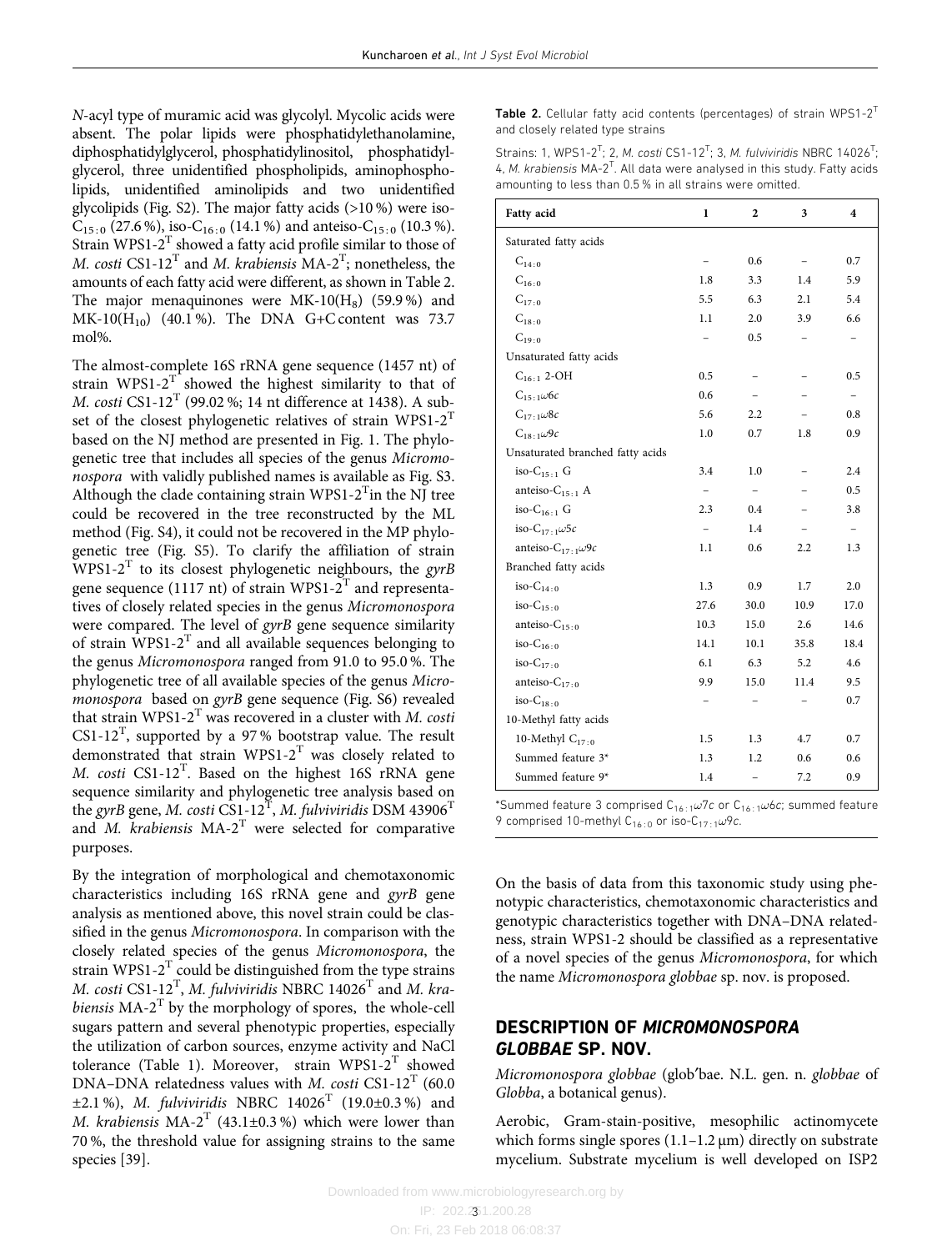<span id="page-3-0"></span>

Fig. 1. Phylogenetic tree, based on NJ analysis of 16S rRNA gene sequences of strain WPS1-2<sup>T</sup> and the closely related members of the genus [Micromonospora](https://doi.org/10.1601/nm.6519). Numbers at branch nodes indicate bootstrap percentages derived from 1000 replications (only values >50 % are shown at nodes). Bar, 0.005 substitutions per nucleotide position. An extended version of this tree containing all species of the genus [Micromonospora](https://doi.org/10.1601/nm.6519) is available as Fig. S3.

medium, and the colony turns to vivid orange–yellow at  $30^{\circ}$ C after incubation for 14 days. No soluble pigment is produced in any culture media. Optimum temperature for growth is  $30-37$  °C. Growth occurs at pH 5.0–9.0. The maximum NaCl concentration for growth is 3 % (w/v). Hydrolysis of starch and peptonization and coagulation of skimmed milk are positive. Gelatin liquefaction is negative. Nitrate is not reduced to nitrite. Utilizes glucose, glycerol, myo-inositol, D-mannitol, mannose, raffinose, D-salicin and sucrose as sole carbon sources, but L-arabinose, cellobiose, D-fructose, galactose, rhamnose, ribose, sorbose and D-xylose are not utilized. Shows activities of  $\alpha$ -chymotrypsin,  $\alpha$ -galatosidase,  $\alpha$ -glucosidase,  $\beta$ -galactosidase, N-acetyl- $\beta$ -glucosamidase, leucine arylamidase and trypsin, but shows weakly positive activities of alkaline phosphatase, esterase (C4), esterase lipase (C8), valine arylamidase, acid phosphatase, naphthol-AS-BI-phosphohydrolase and  $\beta$ -glucosidase, and shows no activity of lipase (C14), cystine arylamidase,  $\beta$ -glucuronidase,  $\alpha$ -mannosidase or  $\alpha$ -fucosidase. Whole-cell hydrolysates contain ribose, xylose, arabinose and glucose. Cell-wall peptidoglycan contains meso-diaminopimelic and 3-OHmeso-diamonopimelic acid. The acyl type of the cell wall is glycolyl. The phospholipids are phosphatidylethanolamine, diphosphatidylglycerol, phosphatidylinositol and phosphatidylglycerol. The predominant menaquinones are MK-10  $(H_8)$  and MK-10( $H_{10}$ ). Major cellular fatty acids are composed of iso- $C_{15:0}$ , iso- $C_{16:0}$  and anteiso- $C_{15:0}$ .

The type strain,  $WPS1-2^{T}$ (=KCTC 39787<sup>T</sup>=NBRC 112325<sup>T</sup>  $=$ TISTR 2405<sup>T</sup>), was isolated from roots of Globba winitii C. H. Wright collected from the botanical garden of the Faculty of Pharmaceutical Sciences, Chulalongkorn University, Bangkok, Thailand. The DNA G+C content of the type strain is 73.7 mol%.

#### Funding information

This study was supported by the Thailand Research Fund for a 2015 Royal Golden Jubilee PhD Program as a scholarship to N. K.

#### Conflicts of interest

The authors declare that there are no conflicts of interest.

#### References

- 1. Ørskov J. Investigations into the Morphology of the Ray Fungi. Copenhagen: Levin and Munksgaard; 1923.
- 2. Genilloud O. Genus I Micromonospora Ørskov 1923, 156<sup>AL</sup>. In: Goodfellow M, Kämpfer P, Busse HJ, Trujillo ME, Suzuki K et al. (editors). Bergey's Manual of Systematic Bacteriology, vol. 5. New-York: Springer; 2012. pp. 1039–1057.
- 3. Tanasupawat S, Jongrungruangchok S, Kudo T. Micromonospora marina sp. nov., isolated from sea sand. Int J Syst Evol Microbiol 2010;60:648–652.
- 4. Phongsopitanun W, Kudo T, Mori M, Shiomi K, Pittayakhajonwut P et al. Micromonospora fluostatini sp. nov., isolated from marine sediment. Int J Syst Evol Microbiol 2015;65:4417–4423.
- 5. Supong K, Suriyachadkun C, Pittayakhajonwut P, Suwanborirux K, Thawai C. Micromonospora spongicola sp. nov., an actinomycete isolated from a marine sponge in the Gulf of Thailand. J Antibiot 2013;66:505–509.

IP: 202.251.200.28 4On: Fri, 23 Feb 2018 06:08:37